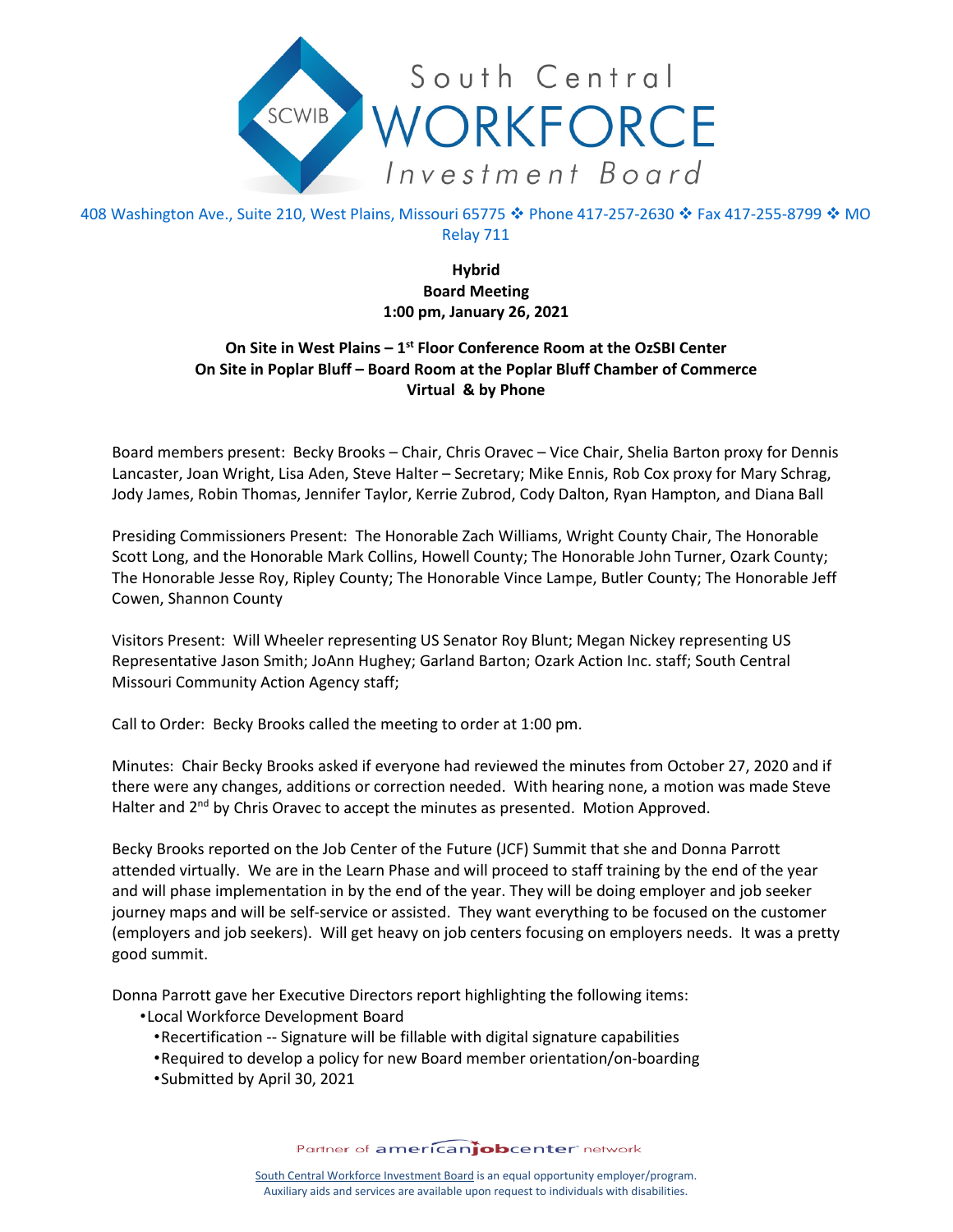•Job Center Relocation

- •West Plains Move date around first of March 2021
- •Poplar Bluff Move by end of June 2021
- •One-Stop Certifications
	- •Poplar Bluff –Becky Brooks will be reporting on during Committee Updates.
	- •West Plains Will request another 60-day extension from OWD.
- •CARES Act Grant -- Last day October 31, 32020
	- •#6 out of 14 regions with expenditure of funds and participants enrolled.
		- •Spent \$173,670.10 of \$458,000
		- •66 enrollments
- •State OWD Quarterly Report Card
	- •See Executive Director's Report for more information
	- •Training & Employment Administrators of Missouri (TEAM)
		- •Comprised of all 14 Missouri State WIB Directors
			- •Sending a list of issues that we have with the Quarterly Report Card
				- •Were told there are not specific guidelines they use for grading each WIB
				- •Asking for clarification on guidelines used to grade the Quarterly Report Card
				- •Need a fair representation of our regions and their efforts
				- •Objective views and opinions should not be used as they show our regions in an unfair manner
				- •Ability to see and question items before sent to the large number across the state
- •Quarterly Meeting with Sub-Recipients
	- •Continue to meet on a quarterly basis
	- •Met with Executive Director Ann Smith of SCMCAA and Terry Sanders of OAI
		- •Reviewed performance goals
		- •Informed them the Corrective Action/Sanction Policy will be effective this current quarter
		- •Both agencies tasked to present a document giving strategies and ideas
			- Increase number of participants
			- Meet quarterly financial obligations
			- Think outside the box
- •Staffing
	- •Job Sharing Donna Smith with Central WIB
	- •Scott Greer, MO Works Together Grant Coordinators, accepted a position with another agency
	- •Will be creating two part-time positions (Program and Fiscal) to become full-time in next 12 18 months
- •Worker Compensation Audit
	- •Our WC Code was raised due to the Peer Support Specialist being on our payroll
	- •We did an official dispute to their findings and not found in our favor
	- •A WC Insurance Consultation looked at our situation and felt the findings were correct
	- •We have currently suspended the Humanitarian piece of the Mo Works Together Grant
	- •Looking at a modification to the grant.
- •Non-WIOA Grants
	- •Completed an online 5 seminar HUD Grant Writing Webinar
	- •Will begin working on AmeriCorps VISTA grant

Partner of americanjobcenter network